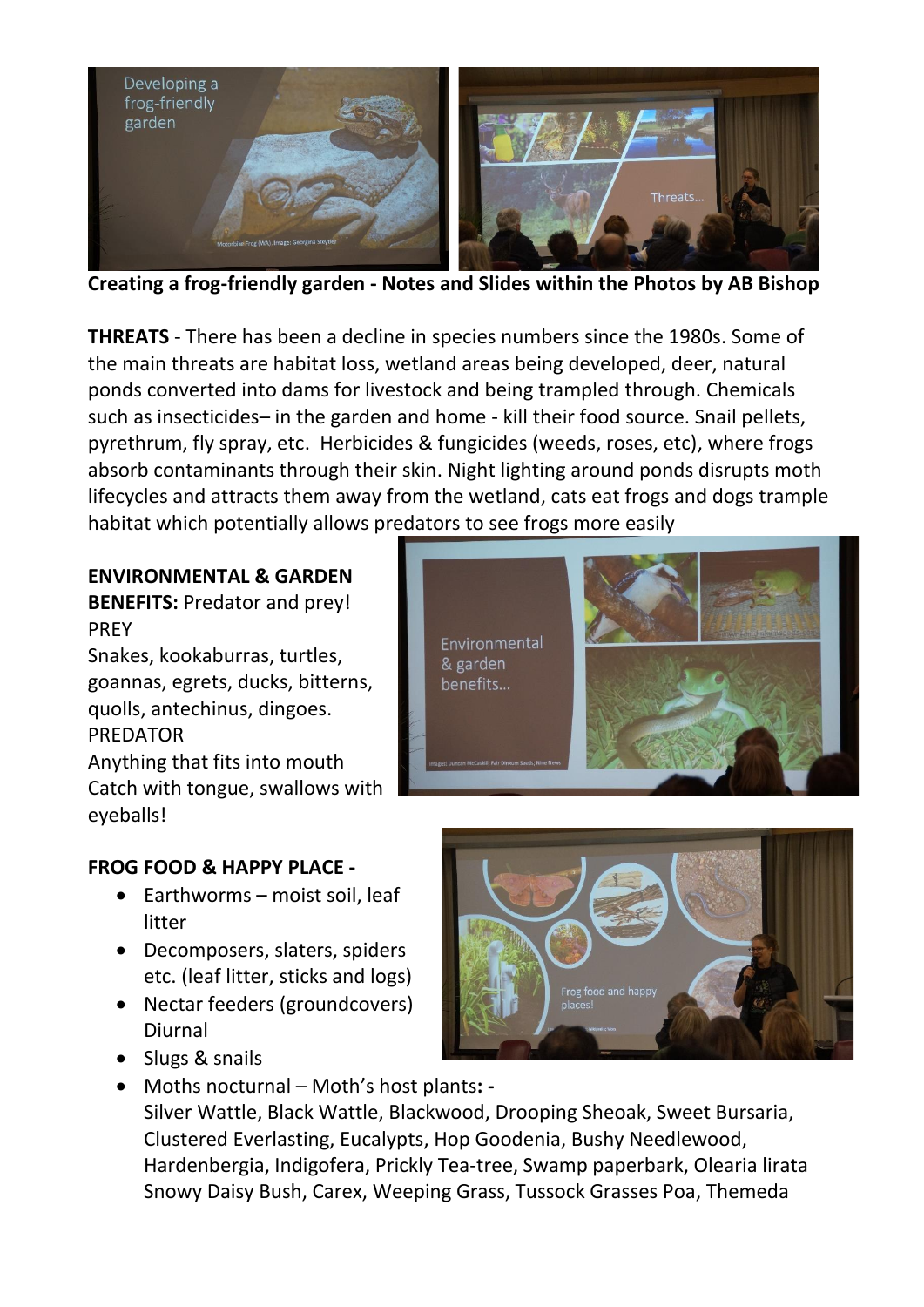## **TADPOLE FOOD**

- Vegans! Algae, leaves, moss, lettuce
- Mosquito larvae, tiny insects (overhanging leptospermum etc.)

## **WHAT ABOUT MOZZIES?**

- 300 species of Australian mozzies
- Females suck blood
- Valuable ecologically!
- Dragonflies and damselflies eat mozzies and larvae
- Install a pump to move water
- Keep 2-3 Pacific Blue-eye fish correct Identification
- Gambusia mosquito fish eats tadpoles!

**SHELTER & REFUGE** – the area needs to remain moist, be sheltered from daylight, a refuge during drought and have - Rocks, Logs, Leaf litter, SOIL, plant pots, frog hotels

**FROG BOG -** Mimics ephemeral water in nature; Dig a shallow depression and lay out a section of pond liner; Replace the soil; Hold down edges with logs and rocks; Or make a large shallow, thin concrete birdbath, and plant around it but avoid planting into it or the plants will suck up all the water



**HYDRATION STATION -** Deepish bowl either ½ buried or placed on ground; Near shrubs; Add scoria; Plant into scoria; Keep topped up

**PONDS -** Near compost; Away from poisonous plants; Not under a tree…leaves…. or bedrooms – yours and neighbours; Preferably 70% shade 30% sun; 1-1.5m diameter; 70cm deep, Shallow zones, warmer water, tadpole hangout or a preformed mold ie; children's clamshells or bathtubs.

**CONCRETE PONDS / LINED PONDS -** Dig hole; Remove roots, rocks etc.; Wet the soil in the hole before spreading sand 1cm thick across entire area.; Keep for easy sand damp spreading; Liner – heavy duty UV resistant liner is more expensive but saves money and time in the long run. Be sure it doesn't contain chemicals toxic to frogs. Position the liner so it overlaps all edges and shape it to the pond contours Start filling with water, flattening out creases in the liner